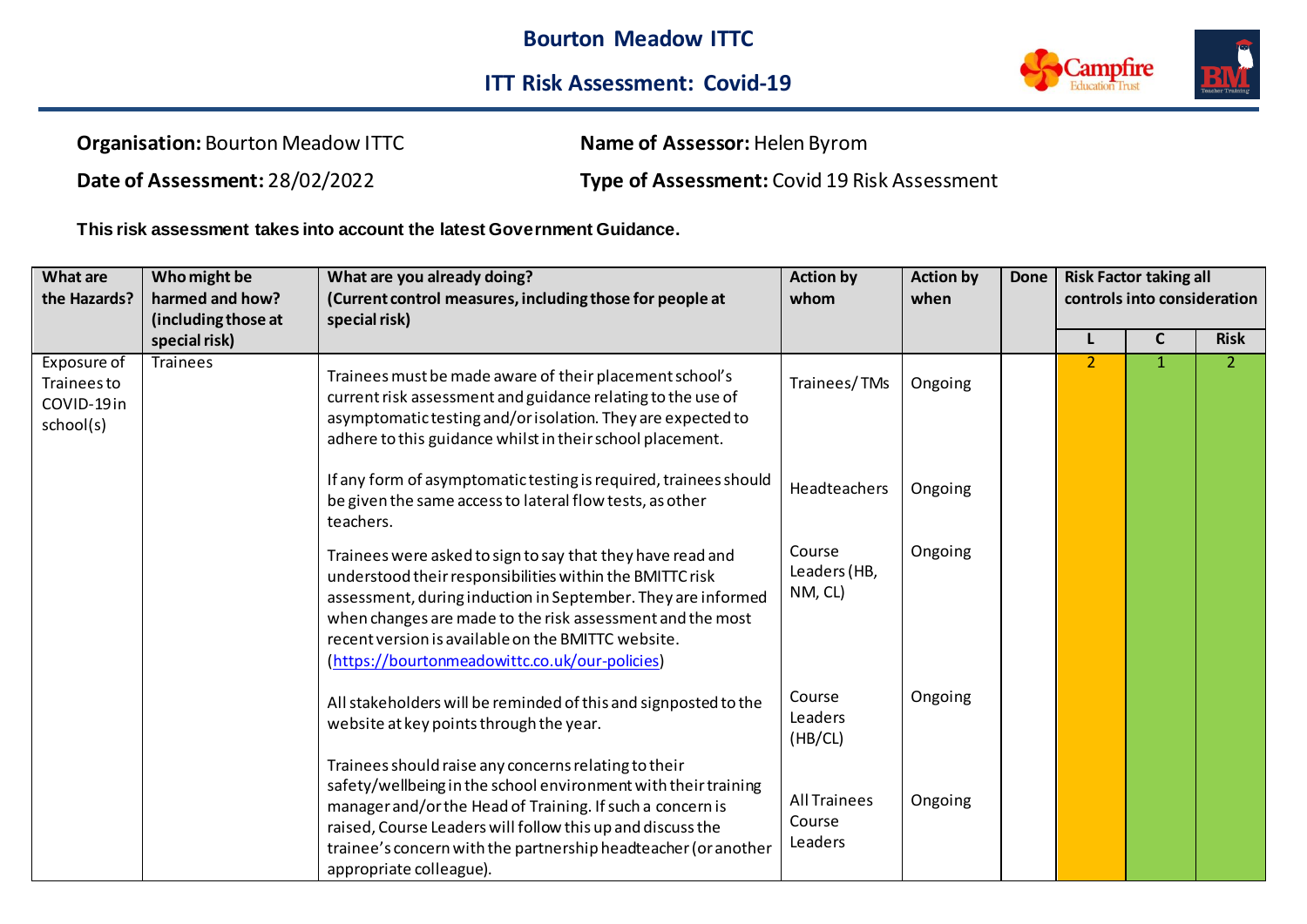| Exposure of             | Training managers | Training managers will be carrying out face-to-face visits during                                                                                                                                                                                                                                                               |                         |         | $\overline{2}$ | 1. | 2 <sup>1</sup> |
|-------------------------|-------------------|---------------------------------------------------------------------------------------------------------------------------------------------------------------------------------------------------------------------------------------------------------------------------------------------------------------------------------|-------------------------|---------|----------------|----|----------------|
| training<br>managers to |                   | the spring and summer terms.                                                                                                                                                                                                                                                                                                    |                         |         |                |    |                |
| Covid-19in              |                   | Prior to the visit/meeting:                                                                                                                                                                                                                                                                                                     |                         |         |                |    |                |
| school                  |                   | If the school's Covid risk assessment has specific guidance for<br>external visitors, teacher tutors should make training managers<br>aware of these prior to the visit.                                                                                                                                                        | TTs                     | Ongoing |                |    |                |
|                         |                   | Training managers are required to adhere to these<br>requirements (as a minimum) whilst on school site.                                                                                                                                                                                                                         | <b>TMs</b>              | Ongoing |                |    |                |
|                         |                   | During the visit / meeting:<br>All colleagues are encouraged to continue hand sanitising and<br>meeting in well-ventilated rooms with adequate space.                                                                                                                                                                           | All                     | Ongoing |                |    |                |
|                         |                   | Colleagues are no longer required to use a face covering in<br>meetings but may choose to do so.                                                                                                                                                                                                                                | All                     | Ongoing |                |    |                |
|                         |                   | If observing in the classroom:<br>Training managers should follow the school's guidance for<br>external visitors in the classroom. Training managers will<br>therefore establish whether or not they are required to wear a<br>mask and stay seated during the observation. They will<br>continue to observe good hand hygiene. | <b>TMs</b>              | Ongoing |                |    |                |
|                         |                   | If a training manager is concerned about the safety measures in<br>place in a school, they should discuss these concerns with the<br>Head of Training who will liaise with the school to address these<br>prior to the next visit.                                                                                              | TMs/Head of<br>Training | Ongoing |                |    |                |
|                         |                   | If face-to-face meetings and/or observations are not deemed<br>appropriate by the school or BMITTC, remote observations will<br>be considered and TM will liaise with TTs to discuss this. (HTs<br>have already given their permission for these to take place.)                                                                | TMs/TTs                 | Ongoing |                |    |                |
|                         |                   | If the trainee or TT has tested positive for Covid and is still<br>attending school, the TT should inform the TM before their visit,<br>to enable any additional measures to be taken, if appropriate.                                                                                                                          | <b>TTs</b>              | Ongoing |                |    |                |
|                         |                   |                                                                                                                                                                                                                                                                                                                                 |                         |         |                |    |                |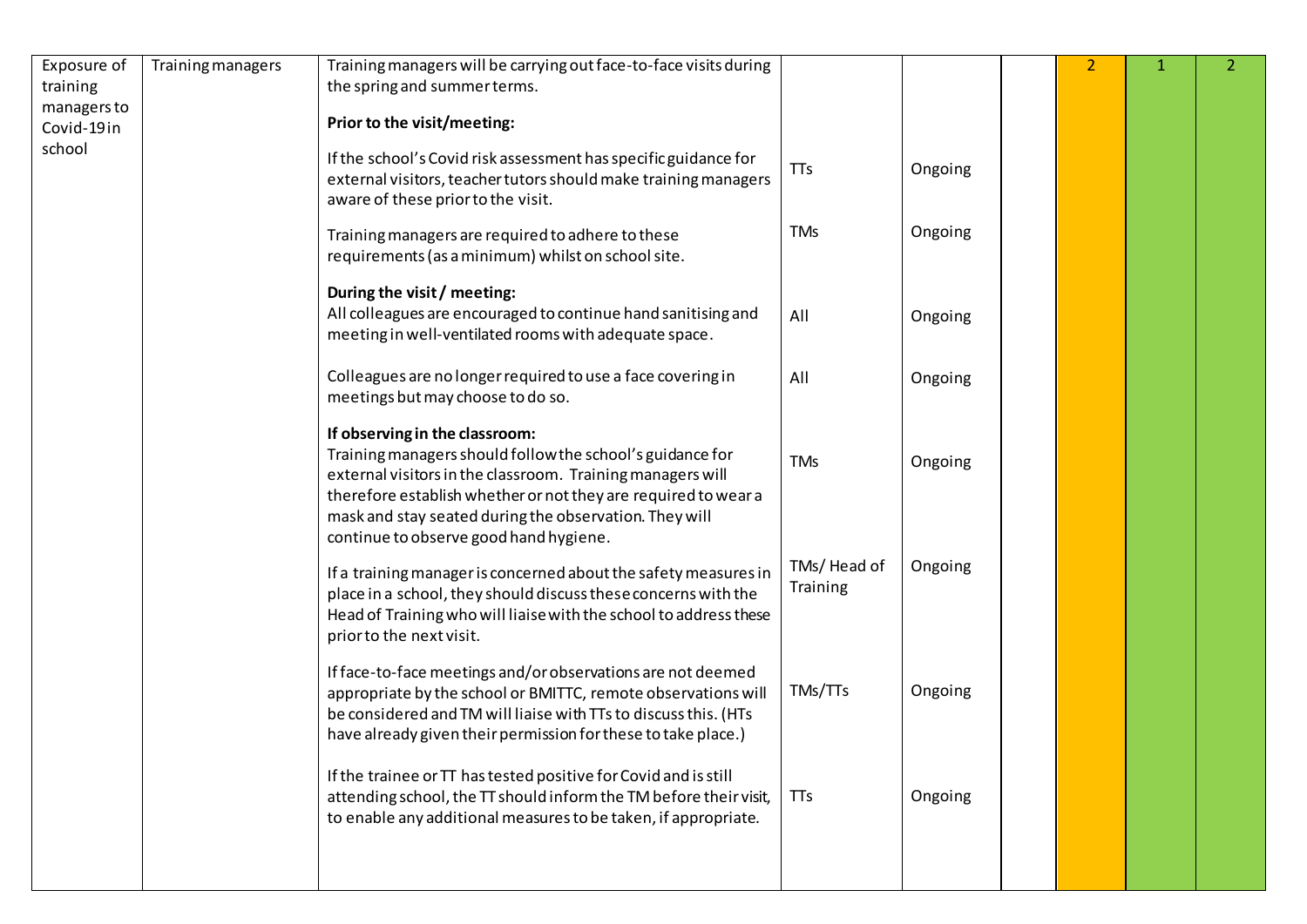| Trainee                | Trainee, school-based   | Trainees and training managers are required to adhere to the                                                                                                                                                                                                           | Trainees/       | Ongoing    |  | 1              | 2              |
|------------------------|-------------------------|------------------------------------------------------------------------------------------------------------------------------------------------------------------------------------------------------------------------------------------------------------------------|-----------------|------------|--|----------------|----------------|
| and/or                 | colleagues, pupils,     | school's requirements (as a minimum) when on the site.                                                                                                                                                                                                                 | Training        |            |  |                |                |
| training               | parents, other visitors |                                                                                                                                                                                                                                                                        | Managers        |            |  |                |                |
| managers               | within school           |                                                                                                                                                                                                                                                                        |                 |            |  |                |                |
| exposing               |                         | If Core training is taking place within a school setting, course                                                                                                                                                                                                       | Course          | Ongoing    |  |                |                |
| others in the          |                         | leaders will ensure that trainees are made aware of any                                                                                                                                                                                                                | Leaders         |            |  |                |                |
| school                 |                         | specific requirements for that setting.                                                                                                                                                                                                                                |                 |            |  |                |                |
| community to           |                         |                                                                                                                                                                                                                                                                        |                 |            |  |                |                |
| Covid-19.              |                         | If trainees display any of the recognised symptoms of Covid-<br>19, they should notify their TT (and the Course Leader) and<br>follow the school's guidance, relating to testing and/or<br>isolation (or BMITTC guidance if they were due to attend core<br>training). | <b>Trainees</b> | Ongoing    |  |                |                |
|                        |                         | If training managers display symptoms, or test positive for                                                                                                                                                                                                            | Training        | Ongoing    |  |                |                |
|                        |                         | Covid-19, they will follow the guidance from the Campfire<br>Education Trust which, currently, is to test and self-isolate, if<br>positive.                                                                                                                            | Managers        |            |  |                |                |
| <b>Trainees</b>        | <b>Trainees</b>         | Under no circumstances should a tuition fee trainee (who is                                                                                                                                                                                                            | Head-           | Ongoing    |  | $\overline{2}$ | $\overline{2}$ |
| working with           |                         | effectively a volunteer in school) be required to come into                                                                                                                                                                                                            | teachers        |            |  |                |                |
| children with<br>SEND. |                         | physical contact with pupils (including the provision of<br>personal/intimate care).                                                                                                                                                                                   |                 |            |  |                |                |
|                        |                         | If salaried trainees are asked to do this under the terms of                                                                                                                                                                                                           |                 |            |  |                |                |
|                        |                         | their contract, additional control measures should be put in                                                                                                                                                                                                           |                 |            |  |                |                |
|                        |                         | place by the school in line with the school's own risk                                                                                                                                                                                                                 |                 |            |  |                |                |
|                        |                         | assessment.                                                                                                                                                                                                                                                            |                 |            |  |                |                |
|                        |                         |                                                                                                                                                                                                                                                                        | Head of         |            |  |                |                |
|                        |                         | BMITTC will ensure Headteachers are aware of these                                                                                                                                                                                                                     | Training        | 06.09.2021 |  |                |                |
|                        |                         | expectations at the start of the year.                                                                                                                                                                                                                                 | (HB/CL)         |            |  |                |                |
|                        |                         |                                                                                                                                                                                                                                                                        |                 |            |  |                |                |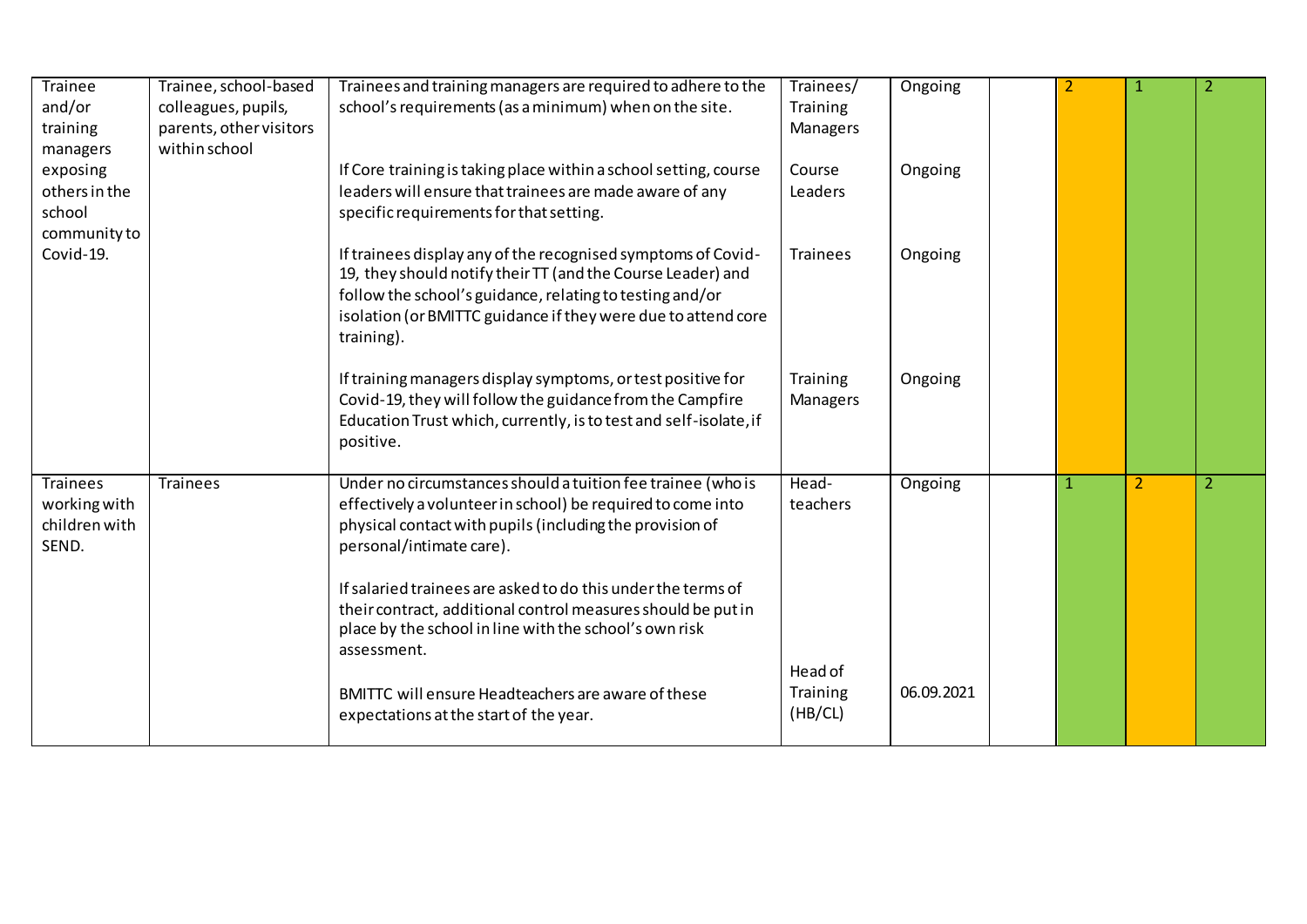| First Aid                                                                                                   | <b>Trainees</b>                                                    | Salaried trainees may administer first aid, as directed by their                                                                                                                                                                                                                                                                                                                                                                                                       | Head-                          | Ongoing    |                | $\mathbf{1}$ | $\overline{2}$           |
|-------------------------------------------------------------------------------------------------------------|--------------------------------------------------------------------|------------------------------------------------------------------------------------------------------------------------------------------------------------------------------------------------------------------------------------------------------------------------------------------------------------------------------------------------------------------------------------------------------------------------------------------------------------------------|--------------------------------|------------|----------------|--------------|--------------------------|
| provision                                                                                                   |                                                                    | employer in line with the school's own risk assessment.                                                                                                                                                                                                                                                                                                                                                                                                                | teachers                       |            |                |              |                          |
|                                                                                                             |                                                                    | Tuition fee trainees (as volunteers) should not be<br>administering first aid, unless absolutely necessary (e.g. in an<br>emergency / unforeseen circumstances).<br>They should be made aware of who the first aider is and how<br>to contact them.                                                                                                                                                                                                                    | Head-<br>teachers              | Ongoing    |                |              |                          |
|                                                                                                             |                                                                    | Tuition fee trainees should not be asked to care for any pupil<br>who develops symptoms of Covid-19. They should not be<br>asked to escort these pupils around the school or wait with<br>them while their parent arrives.                                                                                                                                                                                                                                             | Head-<br>teachers              | Ongoing    |                |              |                          |
|                                                                                                             |                                                                    | BMITTC will ensure Headteachers are aware of these<br>expectations at the start of the year.                                                                                                                                                                                                                                                                                                                                                                           | Head of<br>Training<br>(HB/CL) | 06.09.2021 |                |              |                          |
| Exposure to<br>covid-19<br>during centre-<br>based (core)<br>training (e.g<br>training held<br>at the hotel | Trainees, course<br>leaders, training<br>facilitators, hotel staff | Face-to-face training will continue during the spring and<br>summerterms.<br>For sessions taking place at Bourton Meadow Academy,<br>colleagues are no longer required to test before attending<br>training or wear a face covering.                                                                                                                                                                                                                                   | Course<br>Leaders<br>HB/NM/CL  | Ongoing    | $\overline{2}$ | $\mathbf{1}$ | $\overline{\phantom{a}}$ |
| and/or<br>another<br>venue)                                                                                 |                                                                    | However, if anyone is displaying symptoms or has tested<br>positive for Covid-19, they should inform the Course Leader<br>and not attend the training session. (Where, possible, they<br>will be given the option of joining the session remotely.)                                                                                                                                                                                                                    | All                            | Ongoing    |                |              |                          |
|                                                                                                             |                                                                    | We will continue to:<br>ventilate the training room and continue to encourage<br>good hand hygiene through the use of hand sanitizer<br>relax the dress code to enable trainees to wear<br>warmer clothes, facilitating a more comfortable<br>training environment.<br>Provide trainees with their own named resource pack<br>for use during the sessions<br>Set up the room, giving trainees and trainers as much<br>space as possible for the nature of the session. | Course<br>Leaders              | Ongoing    |                |              |                          |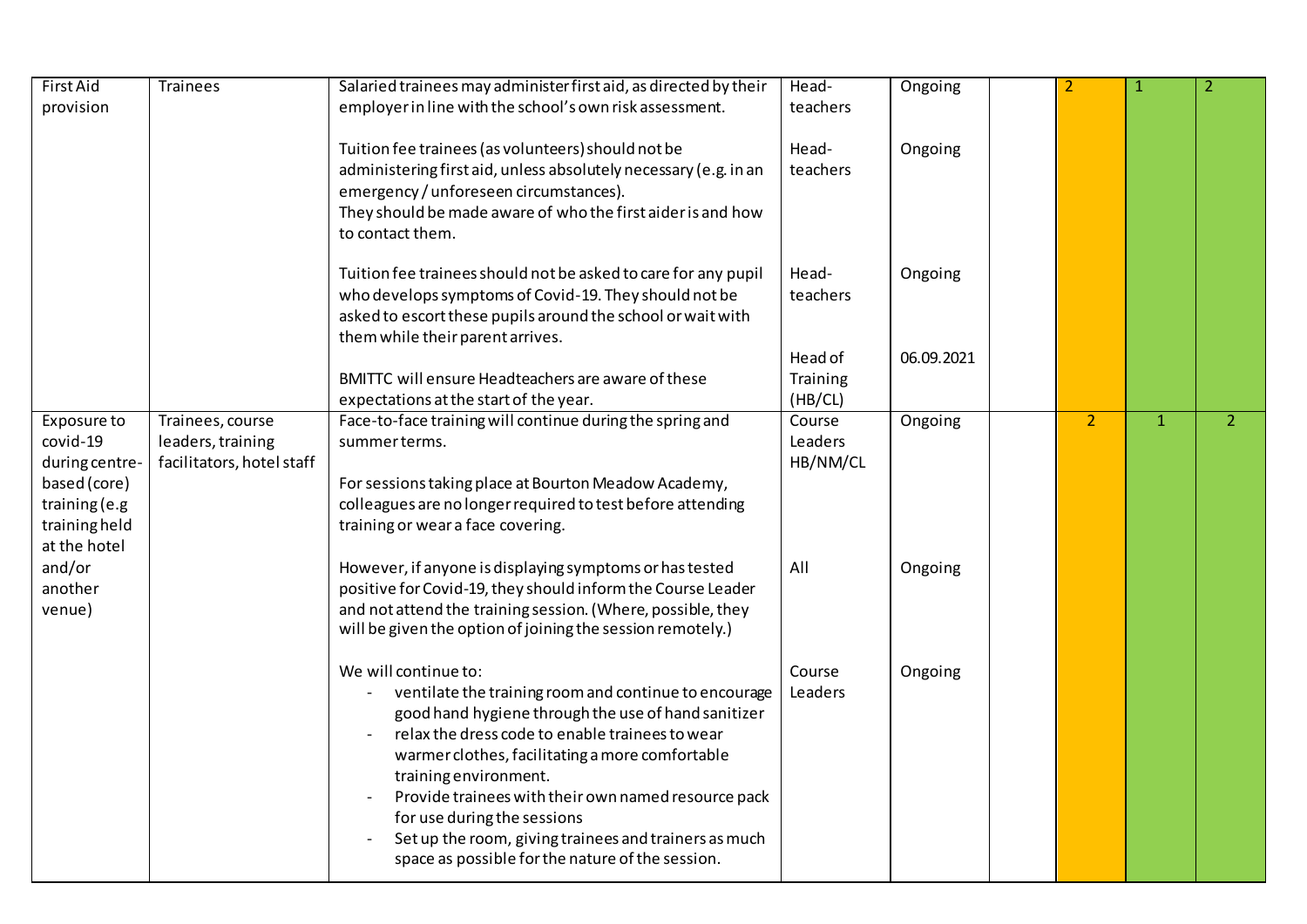|                                                         |                                                                                                                                                                 | Course Leaders will ensure that trainers are well-informed<br>before delivering a session and are aware of this risk<br>assessment.<br>Additional measures may be required for training that takes<br>place in a different venue / school setting. If this is the case,<br>the Course Leader will notify trainees of these requirements<br>prior to the session.                                                                                                                                                                                                                                                                                                                                                                                                                 | Course<br>Leaders<br>NM/CL<br>Course<br>Leaders<br>NM/CL                                                                | Ongoing<br>Ongoing            |              |                |                |
|---------------------------------------------------------|-----------------------------------------------------------------------------------------------------------------------------------------------------------------|----------------------------------------------------------------------------------------------------------------------------------------------------------------------------------------------------------------------------------------------------------------------------------------------------------------------------------------------------------------------------------------------------------------------------------------------------------------------------------------------------------------------------------------------------------------------------------------------------------------------------------------------------------------------------------------------------------------------------------------------------------------------------------|-------------------------------------------------------------------------------------------------------------------------|-------------------------------|--------------|----------------|----------------|
| Suspected<br>case of Covid-<br>19 whilst at<br>training | Trainees, course<br>leaders, training<br>facilitators, hotel staff<br>(and/or colleagues in a<br>different venue),<br>members of the public,<br>family members. | If someone starts to display symptoms<br>of COVID-19 whilst at core training, they will go home<br>immediately and follow their own school's guidance.<br>If the trainee does not have the use of their own transport<br>and needs to wait for a family member to collect them, they<br>will be asked to sit in a designated area/room (pre-arranged<br>with the venue) where they will have limited contact with<br>others.<br>If they need to go to the bathroom while waiting, the Head of<br>Training will alert the venue, so that the toilets can be closed<br>for cleaning, as per the venue's own risk assessment/<br>procedures.                                                                                                                                        | All<br>Course<br>Leaders (or<br>the trainer if<br>not at BMA)<br>Course<br>Leaders or<br>the trainer (if<br>not at BMA) | Ongoing<br>Ongoing<br>Ongoing | $\mathbf{1}$ | $\mathbf{1}$   | $\mathbf{1}$   |
| Mental health                                           | Trainees, school-based<br>colleagues, training<br>managers, course<br>leaders                                                                                   | Course Leaders will promote mental health & wellbeing<br>awareness to trainees during the course induction and will<br>offer whatever support they can to help.<br>References:<br>https://www.mind.org.uk/information-support/coronavirus-<br>and-your-wellbeing/<br>https://www.hse.gov.uk/stress/mental-health.htm<br>Trainee wellbeing, including mental health, is routinely<br>discussed during the regular visits/meetings and an open<br>door policy is in place for those who require additional<br>support. Both course leaders at BMA are trained first aiders in<br>adult mental health. If a TM is concerned about a trainee's<br>mental wellbeing, they should discuss their concerns with HB<br>or NM who can offer advice and further support for the<br>trainee. | Course<br>Leaders (CL,<br>NM, HB)<br>Training<br>managers                                                               | Ongoing<br>Ongoing            | 1            | $\overline{2}$ | $\overline{2}$ |